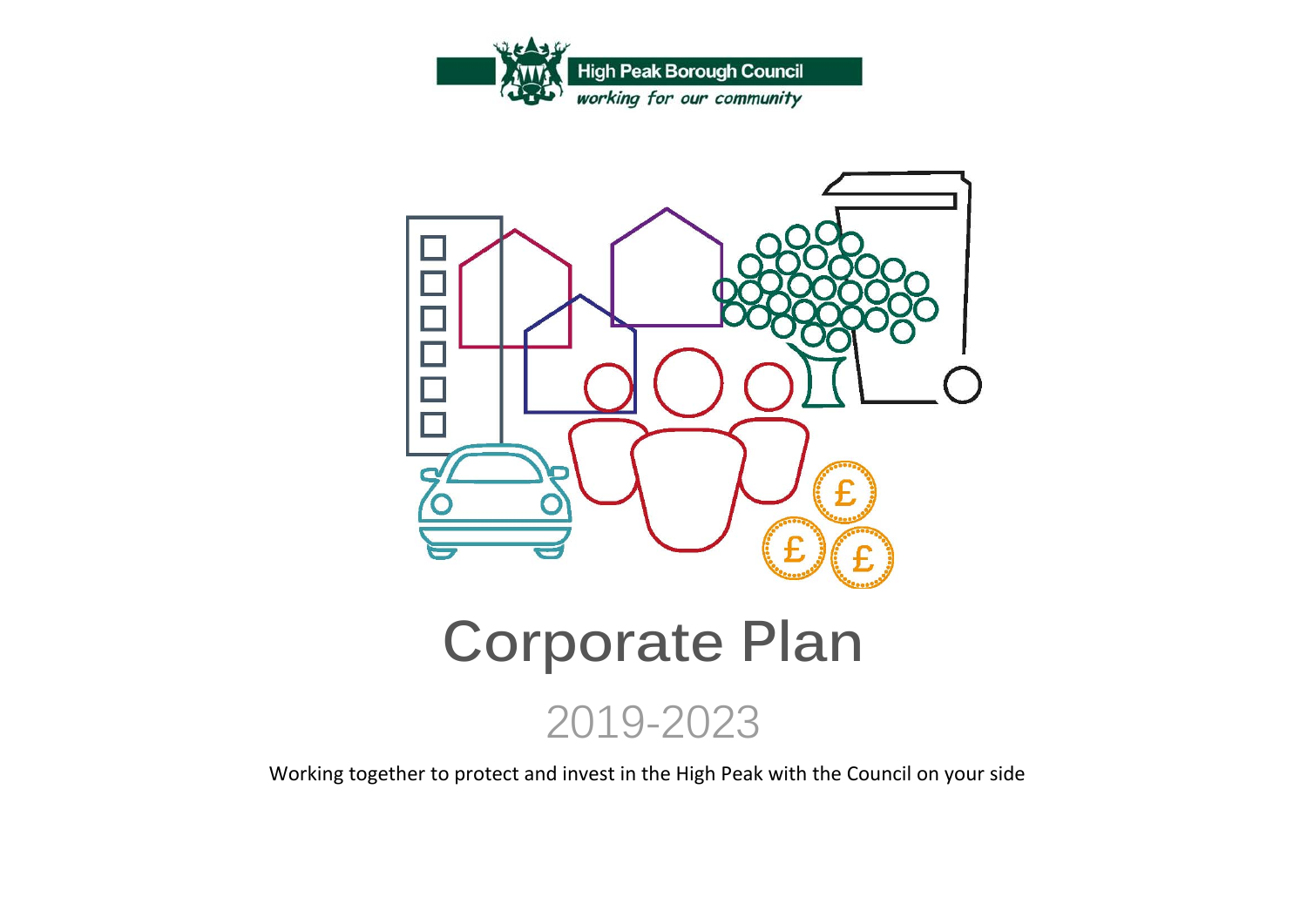# Aim 1:

#### **Our key objectives for 2019-2023 are:**

 $\square$  Effective relationship with strategic partners  $\Box$  Fit for purpose housing that meets the need of tenants and residents  $\Box$  Practical support of community safety arrangements  $\square$  Provision of high quality leisure facilities both in formal leisure centres and swimming pools and out in our communities  $\Box$  Work with our partners and the community to address health inequality, food and fuel poverty, mental health and loneliness . Effective provision of high quality public amenities, clean streets and environmental health

## **Supporting our communities to create a healthier, safer, cleaner High Peak**

#### **In order to meet these objectives we will…**

- $\checkmark$  Review the Council's community support arrangements in order to maintain strong partnership working with community groups
- $\checkmark$  Implement the accelerated housing delivery programme
- $\checkmark$  Develop and implement an ongoing leisure facilities plan focused on improving the health and wellbeing of residents
- $\checkmark$  Review the Sports & Physical Activity Strategy in order to integrate communities and sports clubs into the delivery of its objectives
- $\checkmark$  Complete the review of the CCTV system and implement the agreed recommendations
- $\checkmark$  Review the Community Safety Strategy to ensure that the Council is supportive in fighting crime and anti social behaviour
- $\checkmark$  Implement the Homelessness Strategy effectively to ensure that voluntary groups and social enterprises that work to tackle the issue are supported effectively
- $\checkmark$  Review the delivery of services to older persons to ensure that they are effective
- $\checkmark$  Develop a Private Sector Housing Strategy to improve conditions for private renters

### **Working with and supporting our partners we will seek to influence positive outcomes around…**

- ◆ Maintaining the provision of accessible health and social care
- ◆ Dealing with anti social behaviour

### **Our key priorities will be...**

- Improved housing repairs service
- Improved private sector housing conditions
- Increased supply of affordable housing
- Increased level of community support

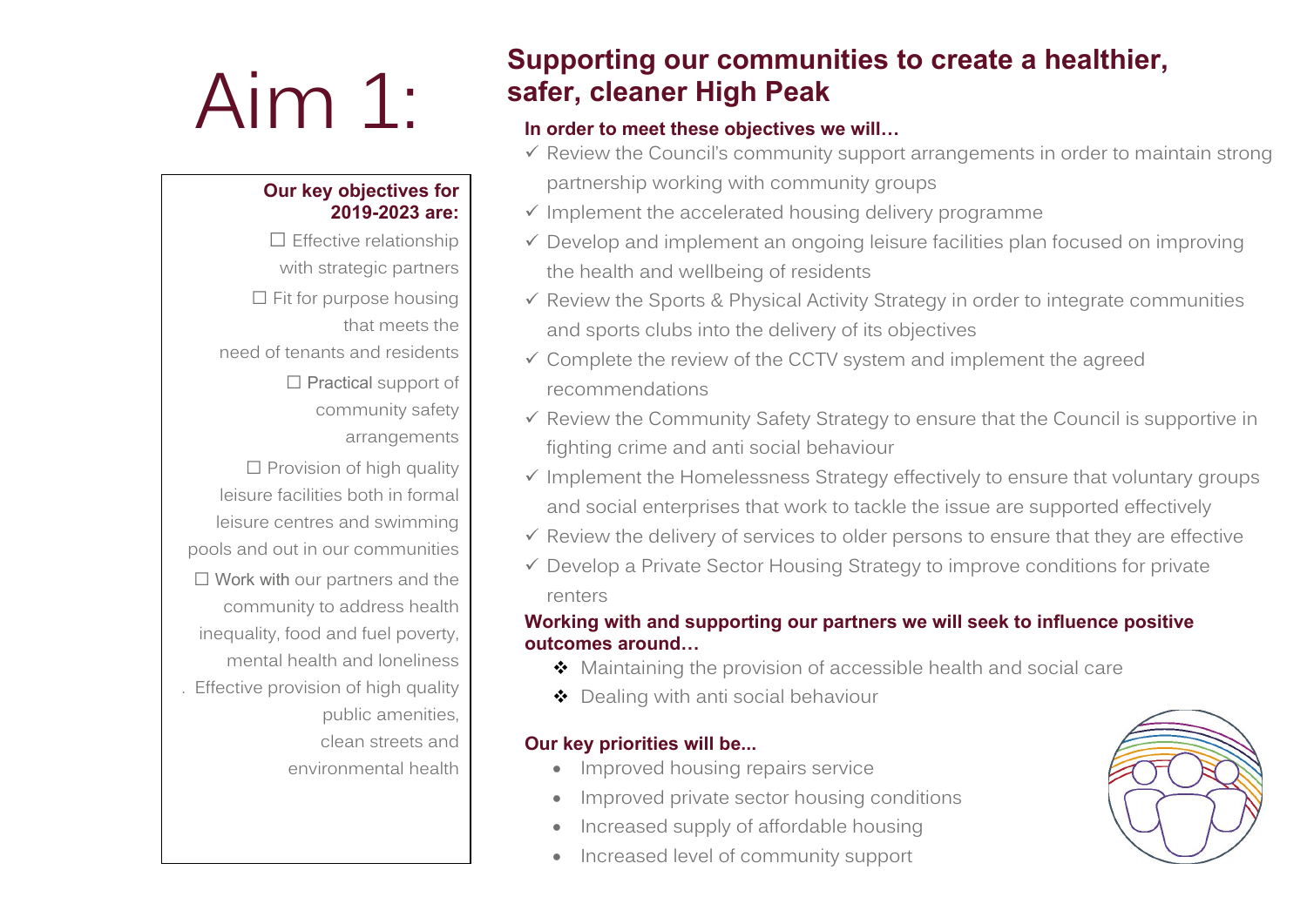#### **Our key objectives for 2019-2023 are:**

 Ensure our future financial resilience can be financially sustainable whilst offering value for money □ Ensure our services are readily available to all our residents in the appropriate channels and provided "right first

time"

- $\Box$  Invest in our staff to ensure we have the internal expertise to deliver our plans by supporting our high performing and well motivated
	- workforce
	- More effective use of

council assets to benefit our communities **Effective procurement with a focus on** local businesses

. Use innovation, technology and partnership with others to help improve the efficiency of services, improve customer satisfaction and reduce our impact on the environment

## Aim 2: **<sup>A</sup> responsive, smart, financially resilient and forward-thinking council**

#### **In order to meet these objectives we will…**

- $\checkmark$  Refresh and implement the Asset Management Plan, including a review of the public estate, and ensure adequate facilities management arrangements are in place
- Develop an Access to Services Strategy to ensure that services are accessible to all
- $\checkmark$  Refresh the council's Communications Strategy in order to ensure there is a more effective dialogue and engagement with residents
- $\checkmark$  Conduct a review of democratic processes and scrutiny arrangements to make the council as open and transparent as possible
- $\checkmark$  Implement the council's Efficiency and Rationalisation Programme
- $\checkmark$  Provide advice and support for residents affected by the rollout of Universal Credit
- $\checkmark$  Continue to embed good information management practices through the ASSURED framework
- $\checkmark$  Develop and implement a plan to identify new and innovative ways of generating income
- $\checkmark$  Develop a new ICT Strategy to enhance and support the delivery of services
- $\checkmark$  Review the council's Diversity Policies including working with faith and cultural groups to celebrate the traditions and diversity of our community
- $\checkmark$  Develop a new OD Strategy to ensure effective workforce development and use of apprenticeships
- $\checkmark$  Develop a new Procurement Strategy with a focus on spending money locally
- $\checkmark$  Implement the agreed Housing Revenue Account Business Plan

#### **Our key priorities will be…**

- Increased use of local firms through procurement
- Provision of more apprenticeships
- Increased levels of customer satisfaction
- Better engagement with our local communities

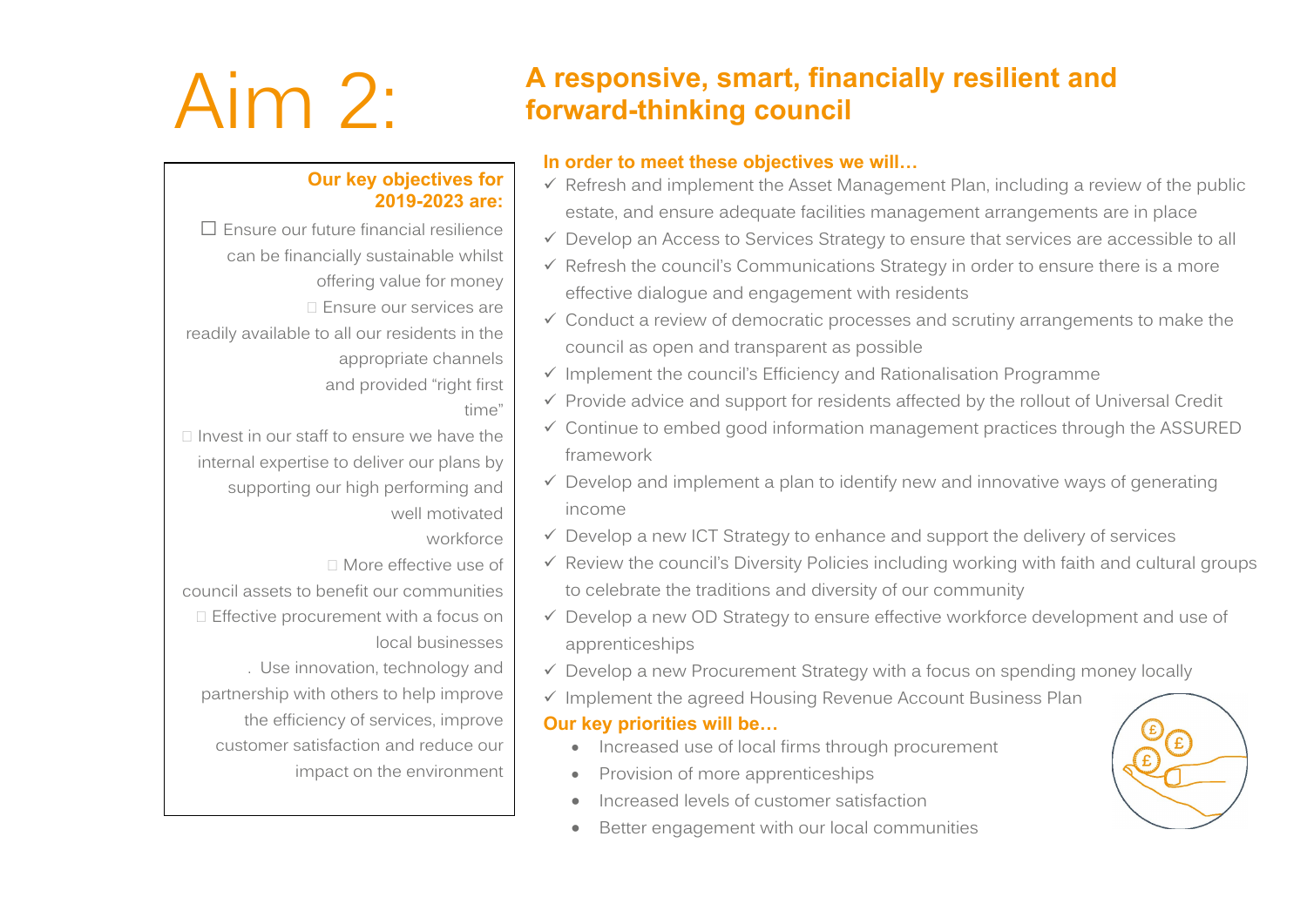# Aim 3:

#### **Our key objectives for 2019-2023 are:**

 $\square$  Encouraging business start-ups and enterprises

 $\Box$  Work to create flourishing town centres and thriving high streets that support the local economy

 $\square$  Promote tourism to maximise local benefit

> $\Box$  High quality development and building control with an "open for business" approach

 $\Box$  Car parking arrangements that meet the needs of residents, businesses and visitors

Working to support existing local businesses, both large and small across the High Peak as they respond to future challenges

□Supporting the development of innovative green jobs and businesses across the High Peak

## **Protect and create jobs by supporting economic growth, development and regeneration**

#### **In order to meet these objectives we will…**

- $\checkmark$  Review the implementation of the Local Plan to ensure that the requirements for affordable housing and developer contributions are being met
- $\checkmark$  Support the development of Glossop Halls
- $\checkmark$  Implement the accelerated business growth and employment programme
- $\checkmark$  Develop a Cultural Strategy to support and celebrate the rich history and culture of the Borough
- $\checkmark$  Review the Council's Growth Strategy to ensure that it is focused on the effective regeneration of our towns and rural communities
- $\checkmark$  Establish a developer open space contributions plan

#### **Working with and supporting our partners we will seek to influence positive outcomes around…**

- Working with the private sector on regeneration schemes including: The Crescent and Torr Vale Mill
- ❖ The One Public Estate programme across the Borough
- Pressing for more regular and faster rail links, public transport links and essential road infrastructure
- Completion of the off road route for the Trans Pennine Trail and access to the Monsall and Tissington Trails
- ❖ Bringing additional funding into the borough
- Enabling high speed internet across the Borough
- Extending the Greater Manchester rail offer

### **Our key priorities will be…**

- Increased economic growth and higher paid employment
- New tourism opportunities
- Thriving and flourishing town centres and high streets